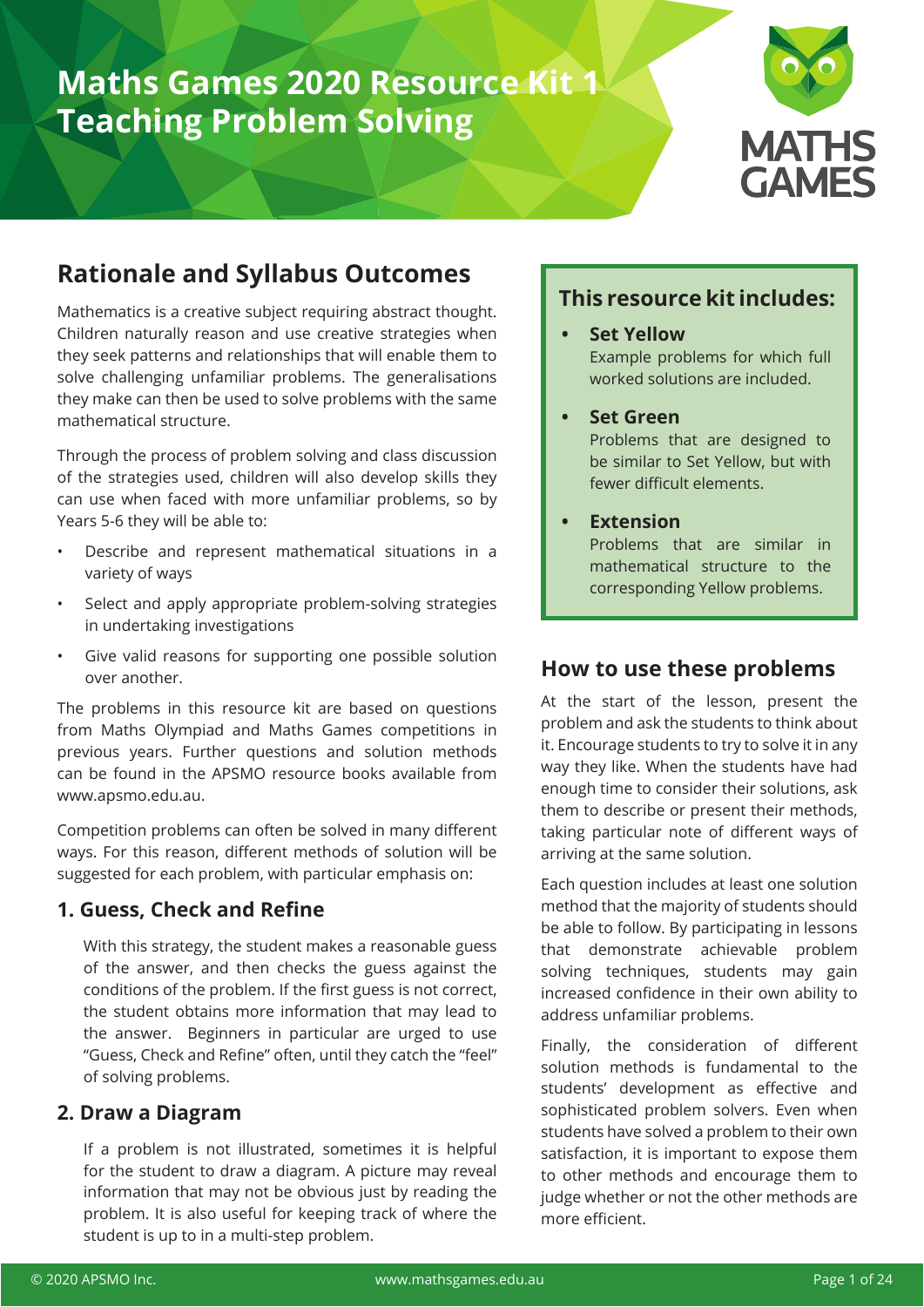

# Set Yellow

1.1) There are 12 people in a boat. There are eight more men than women in the boat. How many women are in the boat?

1.2) A starting number is multiplied by 4. Then 14 is added to the result. The new number is 6 times the starting number. What is the starting number?

1.3) A dollar was changed into 16 coins consisting of just 5c coins and 10c coins. How many coins of each value were in the change?

- 1.4) In a group of 30 high school students, there are:
	- 8 students in the French class, and
	- 12 students in the Japanese class.

Three of the students attend both classes.

How many students in the group are not in either the French class or the Japanese class?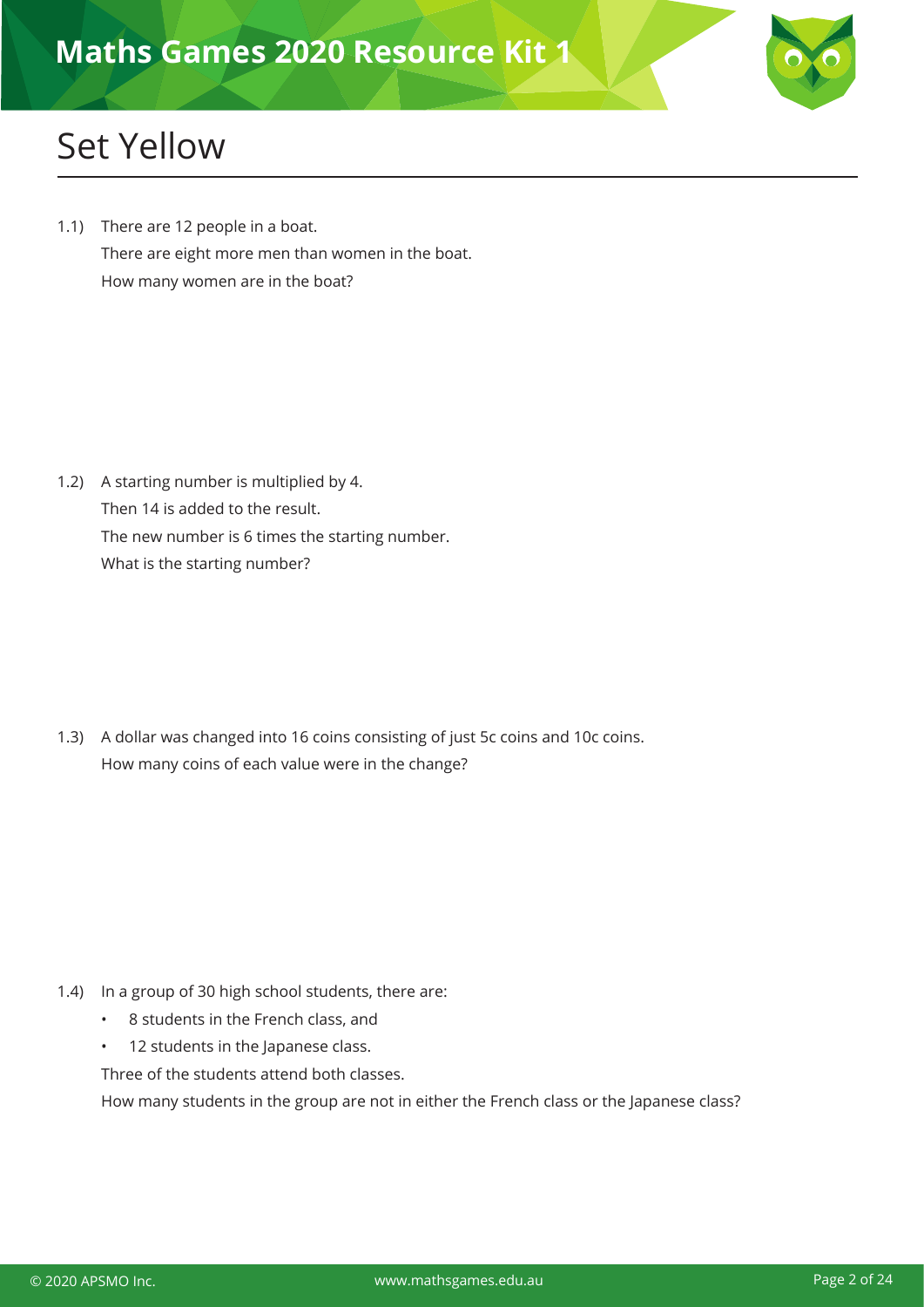# Set Yellow

1.5) There are 6 piles each containing a different number of counters. Each pile contains at least one counter. What is the least possible total number of counters in the 6 piles?

1.6) On a standard circular 12-hour clock, the numerals 12 and 6 are opposite each other. On the planet Bajor, they use a circular ten-hour clock with the numerals 1 to 10 equally spaced. What pair of opposite numerals on a Bajorian clock has a sum of 11?

1.7) Sean has a patch of clover growing in his garden. Some of the stems have 4 leaflets. All of the other stems have just 3 leaflets. There are 12 stems and 40 leaflets. How many of the stems have 4 leaflets?



1.8) I am building a 50-metre-long wire fence along one side of a straight road. The wires will be attached to posts, which are set into the ground at 5 metre intervals. To begin with there are no posts along this stretch of road. How many posts do I need to construct this fence?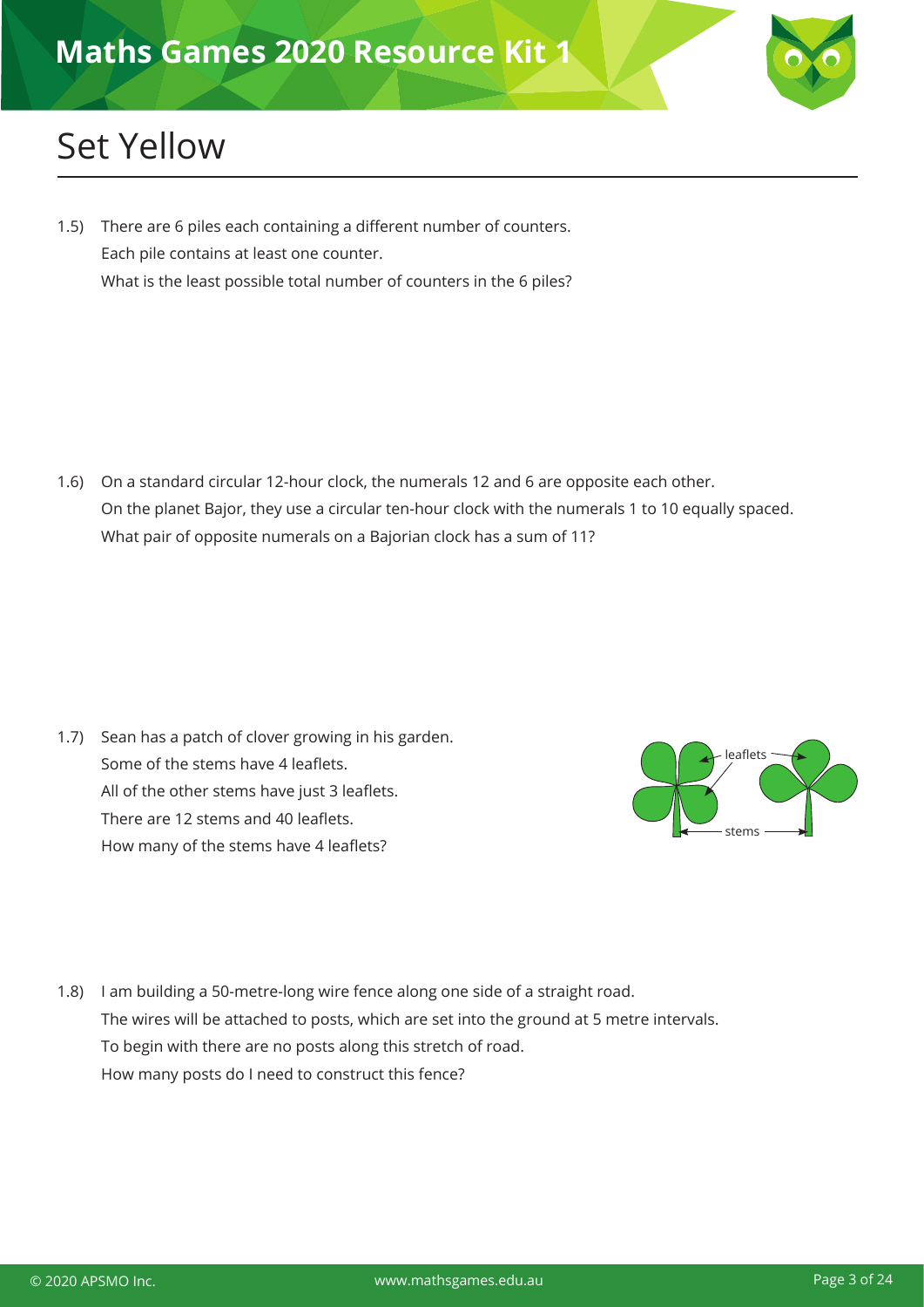

### Set Green

1.1) There are 12 people in a boat. There are two more men than women in the boat. How many women are in the boat?

1.2) A starting number is multiplied by 4. Then 10 is added to the result. The new number is 6 times the starting number. What is the starting number?

1.3) Sally has 8 coins which add to a total value of \$1. She only has 10c coins and 20c coins. How many of each does she have?

- 1.4) In a group of 20 high school students, there are:
	- 6 students in the French class, and
	- 6 students in the Japanese class.

Two of the students attend both classes.

How many students in the group are not in either the French class or the Japanese class?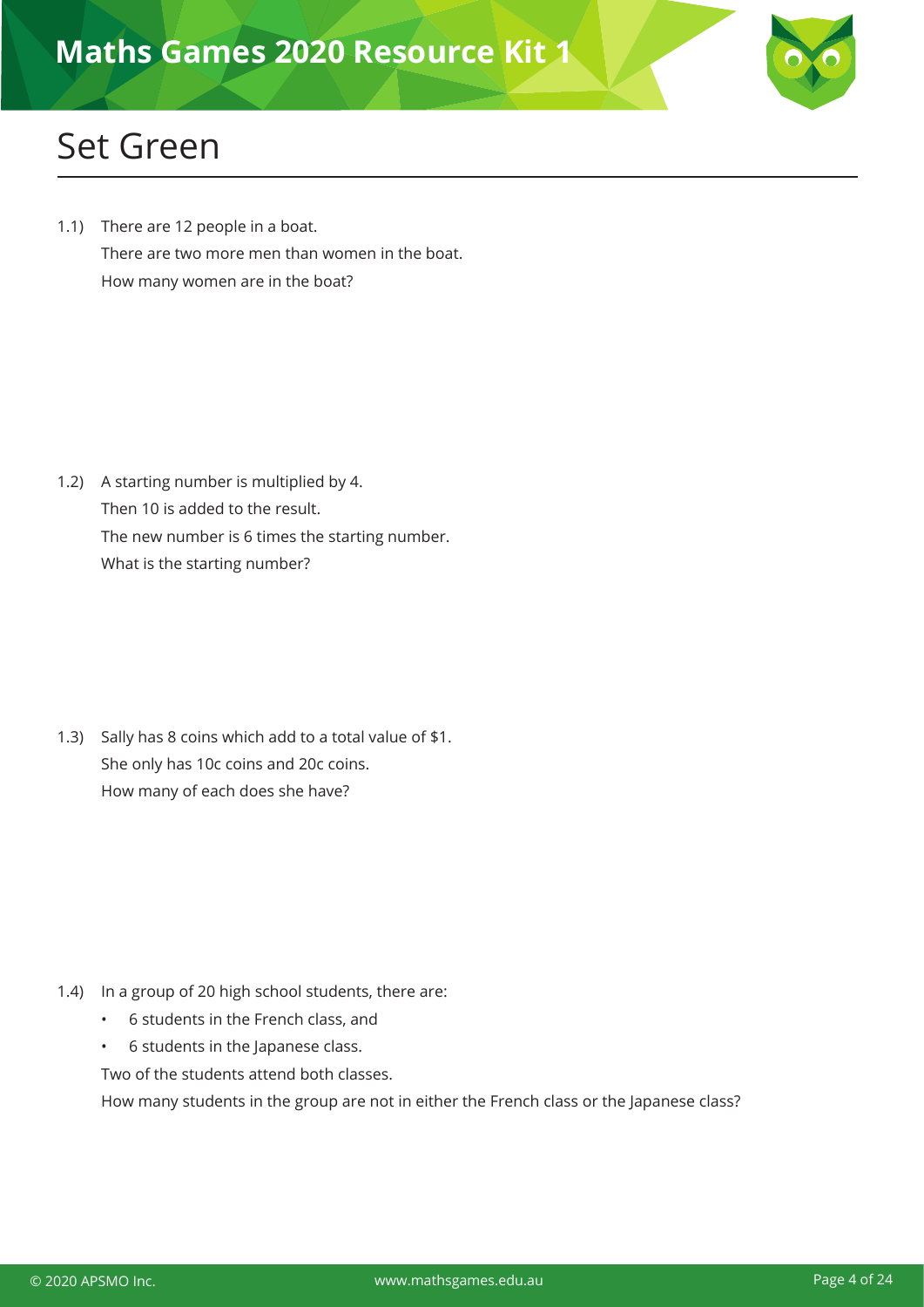### Set Green

1.5) There are 4 piles each containing a different number of counters. Each pile contains at least one counter. What is the least possible total number of counters in the 4 piles?

1.6) On a standard circular 12-hour clock, the numerals 12 and 6 are opposite each other. On the planet Bahor, they use a circular eight-hour clock with the numerals 1 to 8 equally spaced. What pair of opposite numerals on a Bahorian clock has a sum of 10?

1.7) Sean has a patch of clover growing in his garden. Some of the stems have 4 leaflets. All of the other stems have just 3 leaflets. There are 6 stems and 20 leaflets. How many of the stems have 4 leaflets?



1.8) I am building a 10-metre-long wire fence along one side of a straight road. The wires will be attached to posts, which are set into the ground at 1 metre intervals. To begin with there are no posts along this stretch of road. How many posts do I need to construct this fence?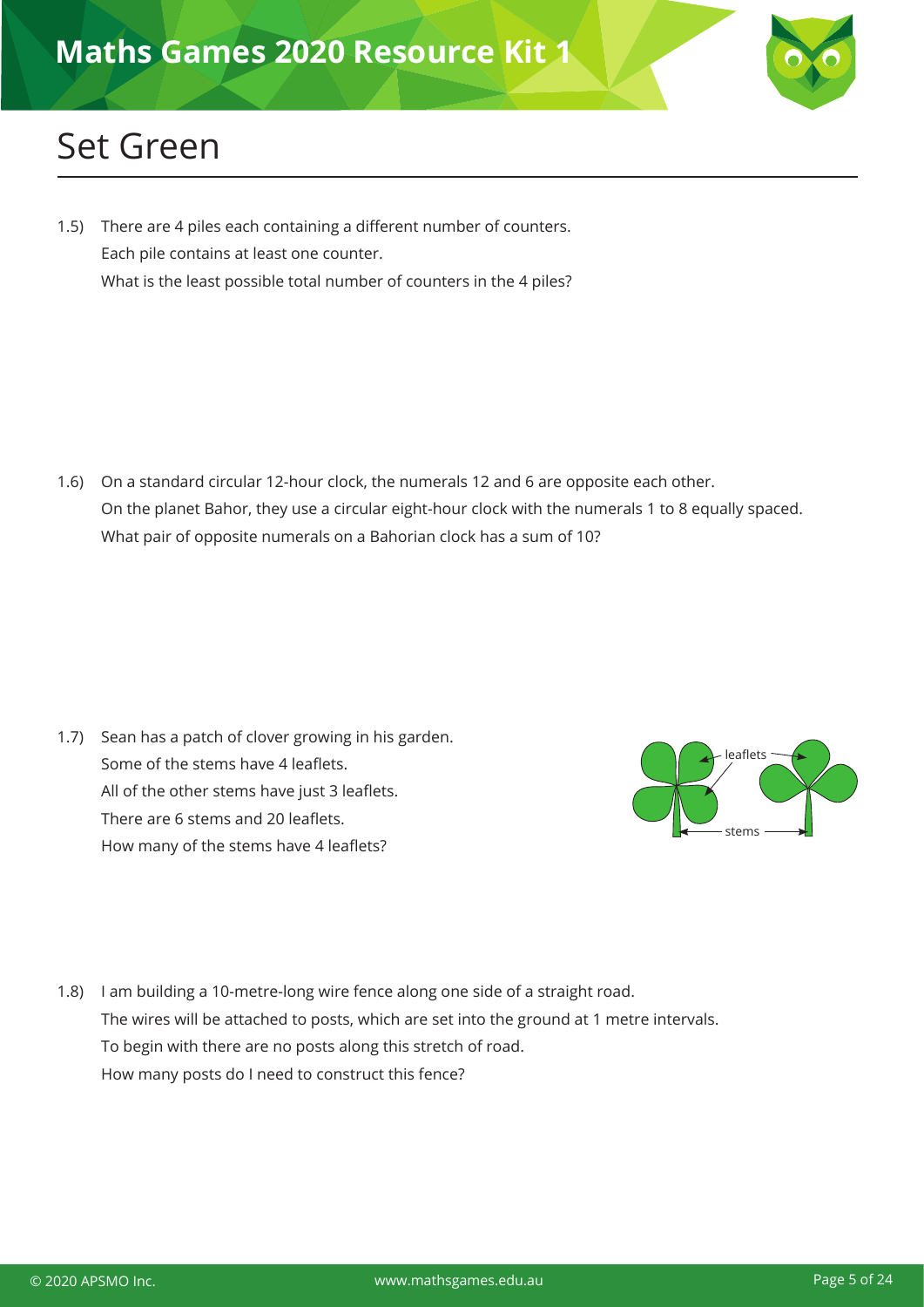

# Extension

1.1) I spent \$22 on a book and a bookmark. The book cost \$20 more than the bookmark. What was the cost of the book?



1.2) Jon's age is three times Jac's age. Jill's age is one-third of Jac's age. Jon is 16 years older than Jill. How old is Jac?

1.3) A shop owner packages marbles in boxes of two different sizes. A small box holds 5 marbles and a large box holds 12 marbles.

If the shop owner packaged 99 marbles and used more than 10 boxes, how many boxes of each size did he use?

1.4) There are 12 students in Mr Lee's class.

Today, seven of them brought a sandwich for lunch.

Eight of them brought fruit for recess.

Two of them didn't bring either a sandwich or fruit today.

How many of Mr Lee's students brought both a sandwich and fruit?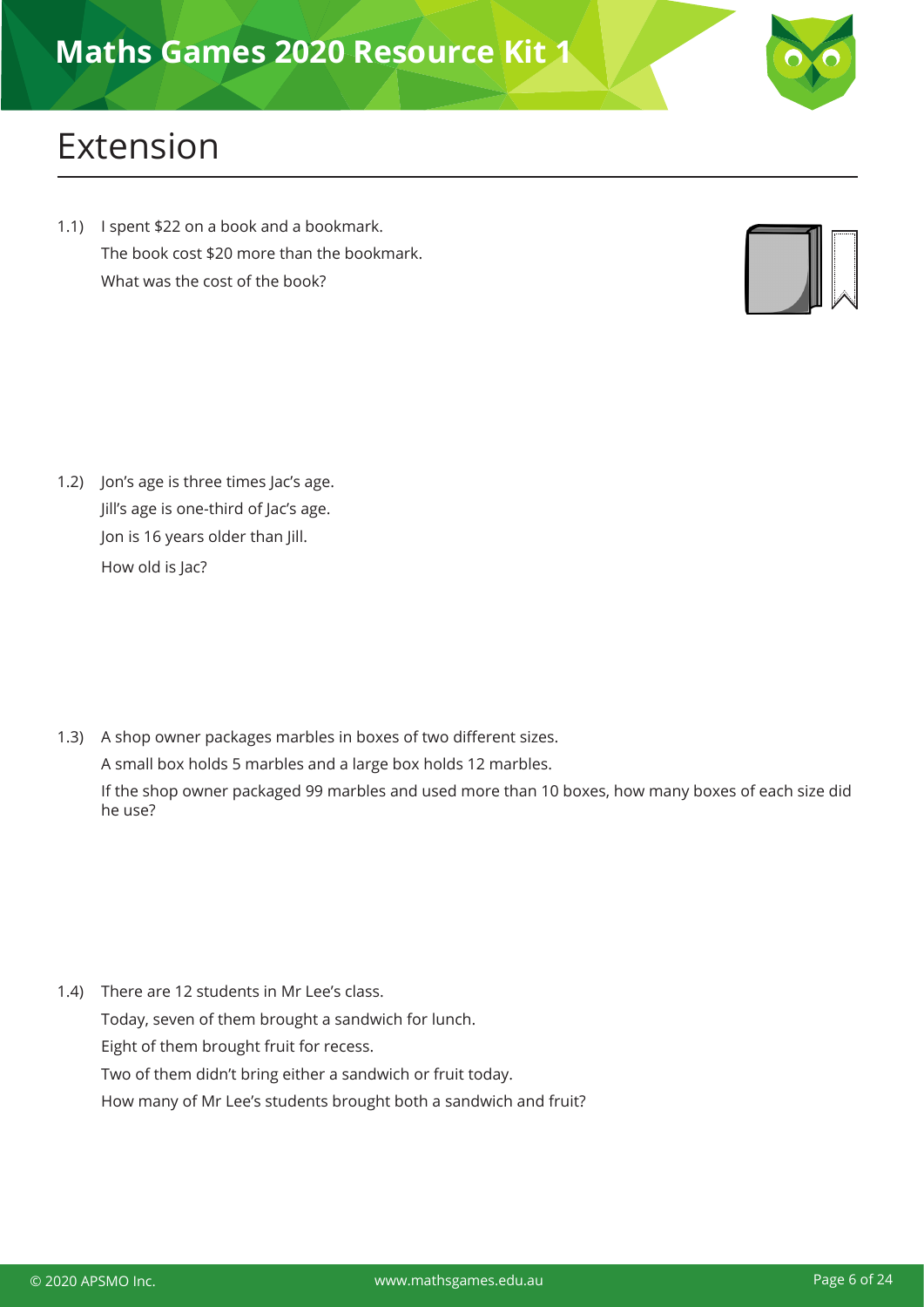

# Extension

1.5) A total of fifteen 5c coins are put into four piles so that each pile has a different number of coins. What is the smallest possible number of coins that could be in the largest pile?

- 1.6) Adam, Bree, Chloe, Duncan, Elena and Fahim are holding hands in a circle, facing the centre. Adam is opposite Bree. Duncan is holding Bree's left hand. Elena is holding hands with both Adam and Fahim. Who is holding Chloe's left hand?
- 1.7) The owner of a bicycle store had some bicycles (two-wheelers) and tricycles (three-wheelers) on display. Each cycle had two pedals. The total number of pedals on the cycles was 50. The total number of wheels on the cycles was 64. How many tricycles were on display?
- 1.8) Kim stands in a line of people. She is the 25th person counting from the front of the line. She is the 12th person counting from the rear of the line. How many people are in the line?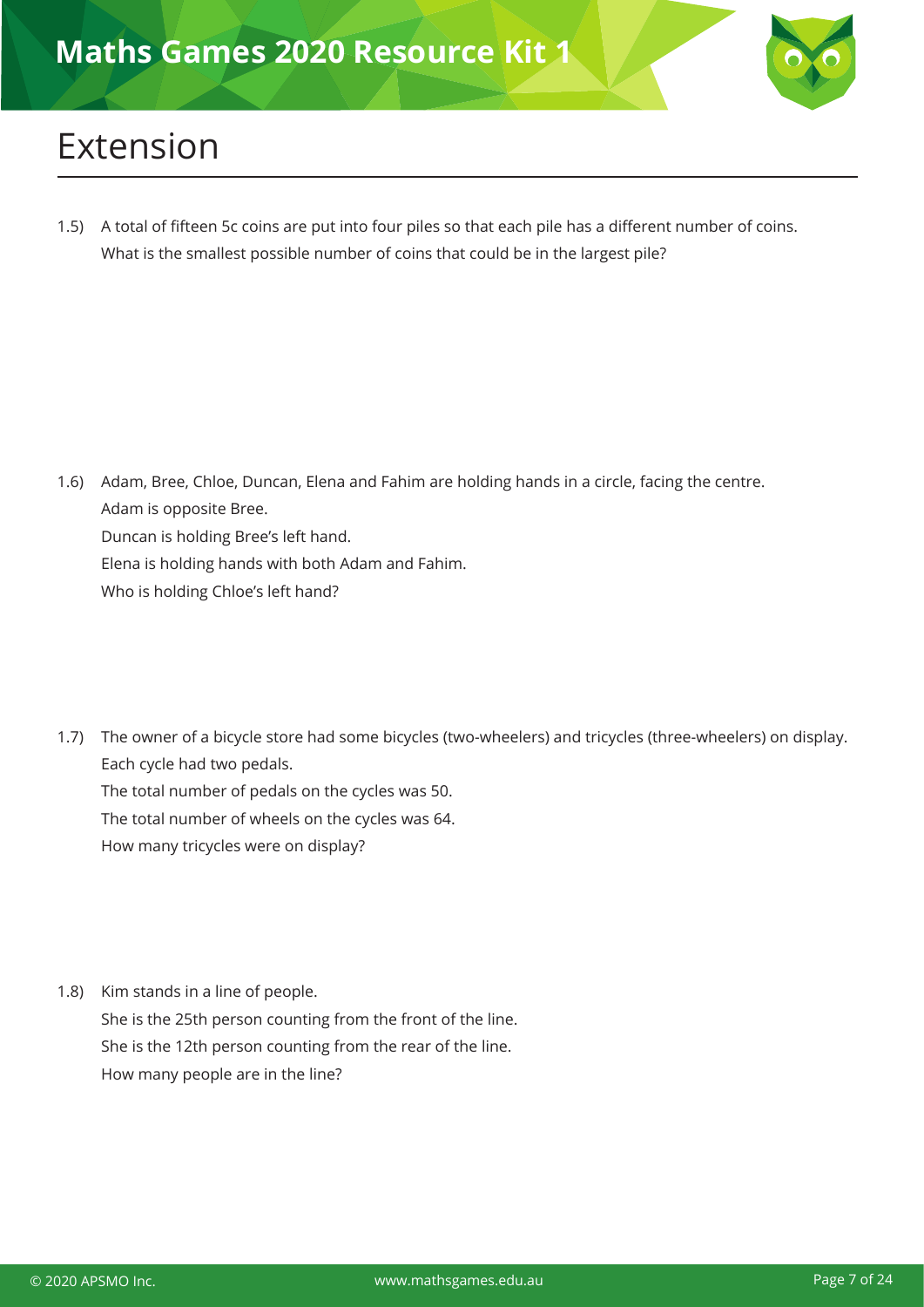

#### **Example Problem 1.1 - Green**

There are 12 people in a boat. There are two more men than women in the boat. How many women are in the boat?

#### **Example Problem 1.1 - Yellow**

There are 12 people in a boat. There are eight more men than women in the boat. How many women are in the boat?

### **Example Problem 1.1 - Extension**

I spent \$22 on a book and a bookmark. The book cost \$20 more than the bookmark. What was the cost of the book?

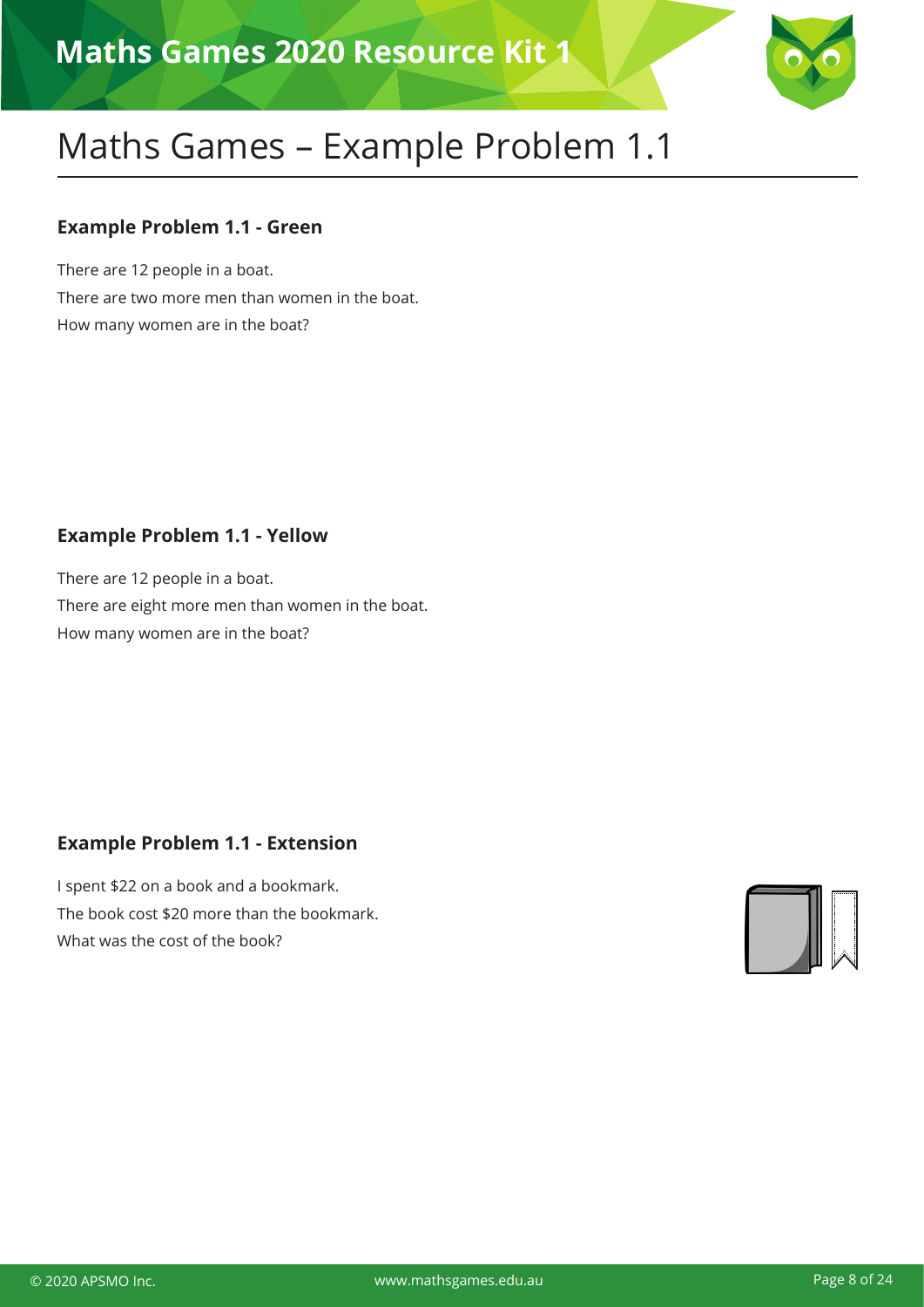

### **Maths Games Example Solution 1.1 - Yellow**

There are 12 people in a boat. There are 8 more men than women in the boat. How many women are in the boat?

#### **Strategy 1: Guess, Check and Refine**

| Let's guess<br>a number of<br>women. | Approach 1                               | <b>Approach 2</b>                           |
|--------------------------------------|------------------------------------------|---------------------------------------------|
|                                      | There are eight more men than women.     | There are 12 people on the boat.            |
| How about 4<br>women?                | With 4 women, that's $4 + 8 = 12$ men.   | So there are $12 - 4 = 8$ men.              |
|                                      | 4 women + 12 men = 16 people.            | That's $8 - 4 = 4$ more men than women.     |
|                                      | That's too many. The boat has 12 people. | That's not enough. It should be 8 more men. |
| Let's try 3                          | If so, there are $3 + 8 = 11$ men.       | If so, there are $12 - 3 = 9$ men,          |
| women.                               | $3$ women + 11 men = 14 people.          | and $9 - 3 = 6$ more men than women.        |
|                                      | It's getting closer to our target.       |                                             |

How about **2** women? If so, there are **2 + 8 = 10** men. **2** women **+ 10** men = **12** people. If so, there are **12 – 2 = 10** men, and **10 – 2 = 8** more men than women.

That matches the question.

So there must be **2** women on the boat.

#### **Strategy 2: Draw a Diagram (1)**

| Let's use a bar to represent the number of women.                                                | No. of Women:        |                                                    |  |
|--------------------------------------------------------------------------------------------------|----------------------|----------------------------------------------------|--|
| There are eight more men than women.                                                             | No. of Men:          | 8                                                  |  |
| There are 12 people in total.                                                                    | <b>Total People:</b> | 8                                                  |  |
| From the diagram, we can see that these two bars together would<br>comprise $12 - 8 = 4$ people. |                      | So the number of women<br>must be $4 \div 2 = 2$ . |  |

#### **Strategy 3: Draw a Diagram (2)**

**1.1 - Yellow:** 2

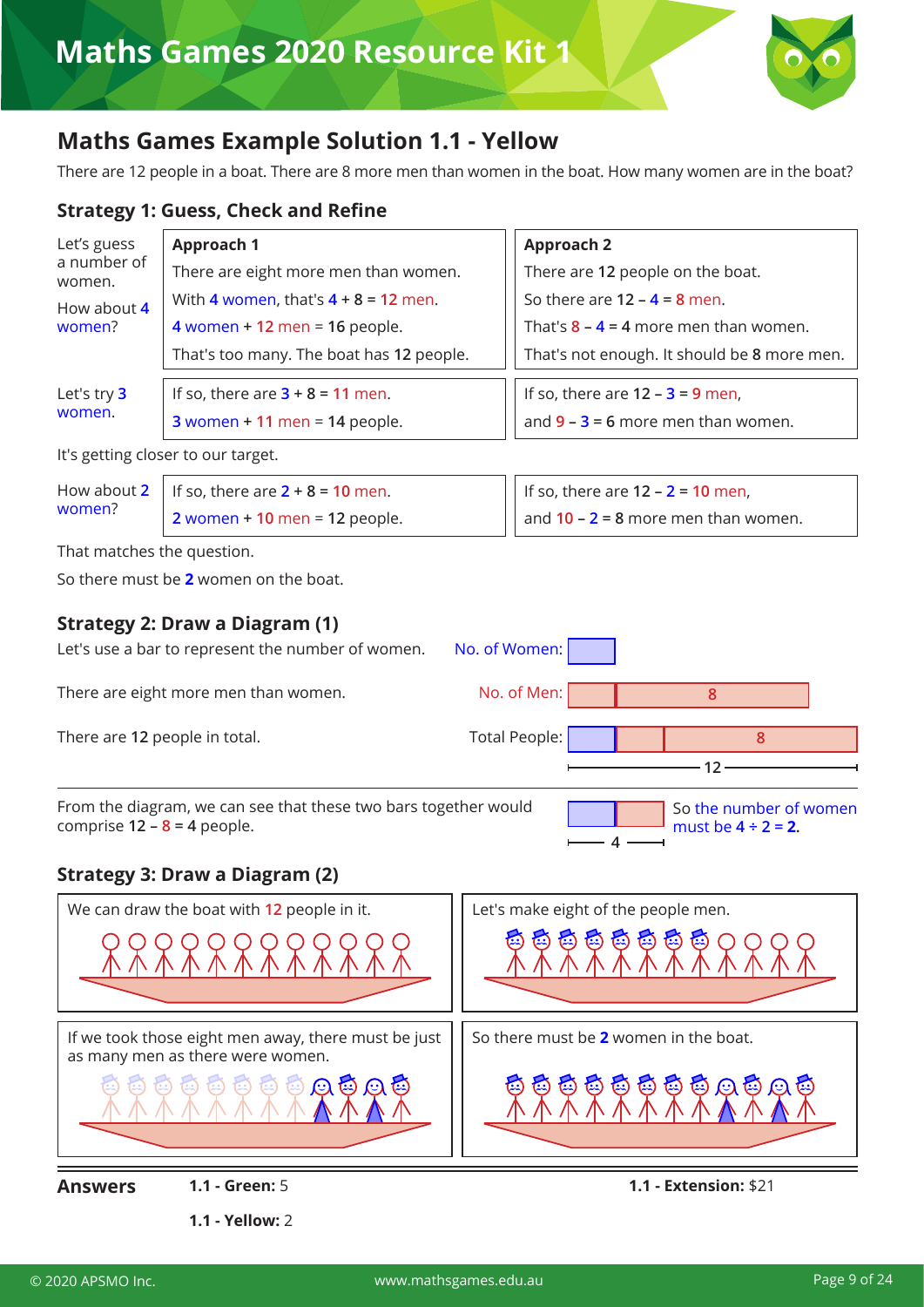

#### **Example Problem 1.2 - Green**

A starting number is multiplied by 4. Then 10 is added to the result. The new number is 6 times the starting number. What is the starting number?

#### **Example Problem 1.2 - Yellow**

A starting number is multiplied by 4. Then 14 is added to the result. The new number is 6 times the starting number. What is the starting number?

#### **Example Problem 1.2 - Extension**

Jon's age is three times Jac's age. Jill's age is one-third of Jac's age. Jon is 16 years older than Jill. How old is Jac?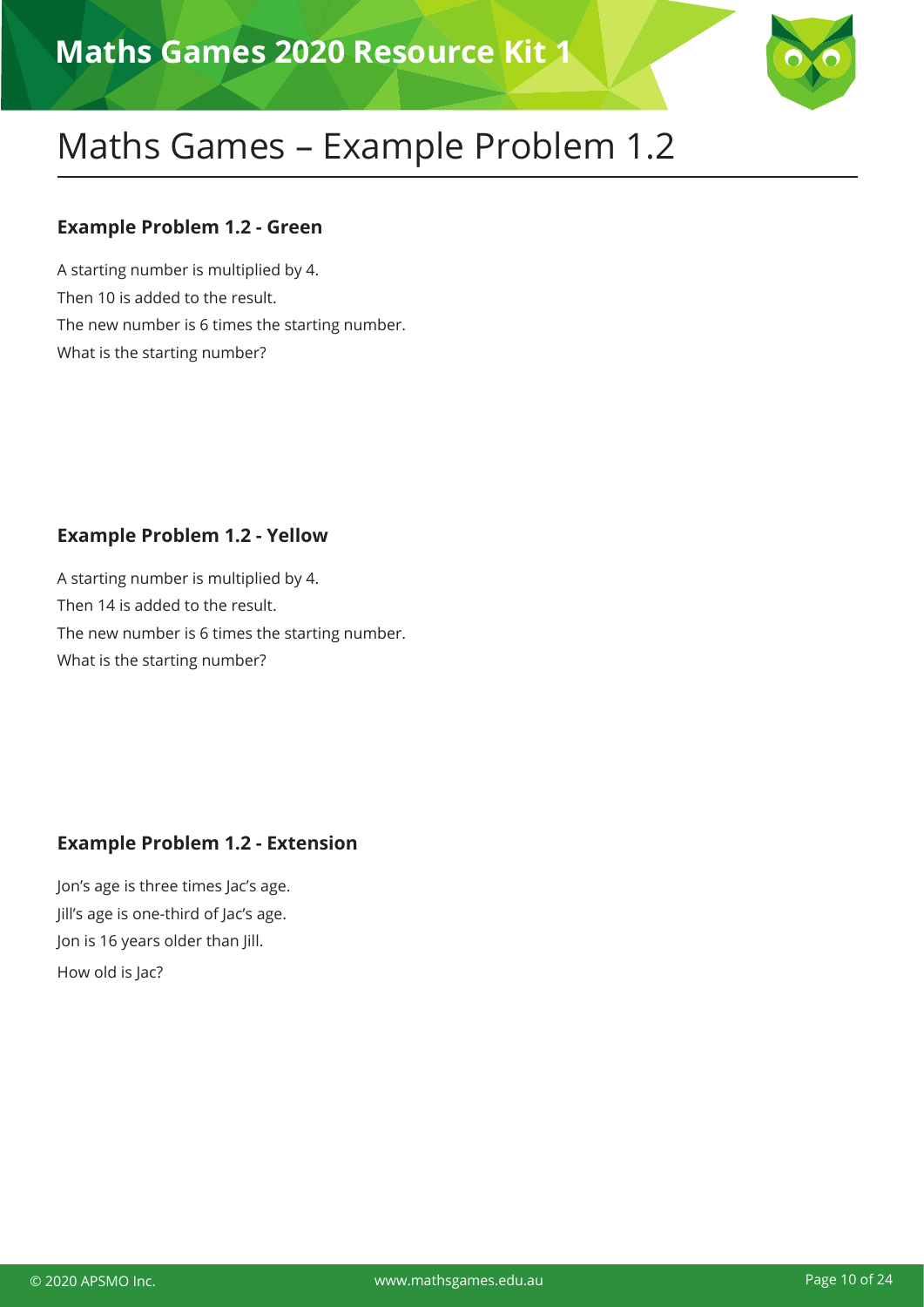

### **Maths Games Example Solution 1.2 - Yellow**

A starting number is multiplied by 4. Then 14 is added to the result. The new number is 6 times the starting number. What is the starting number?

#### **Strategy 1: Guess, Check and Refine**



#### **Strategy 2: Draw a Diagram**



#### **Strategy 3: Reason Logically, Guess, Check and Refine, and Work Backwards**



**1.2 - Yellow:** 7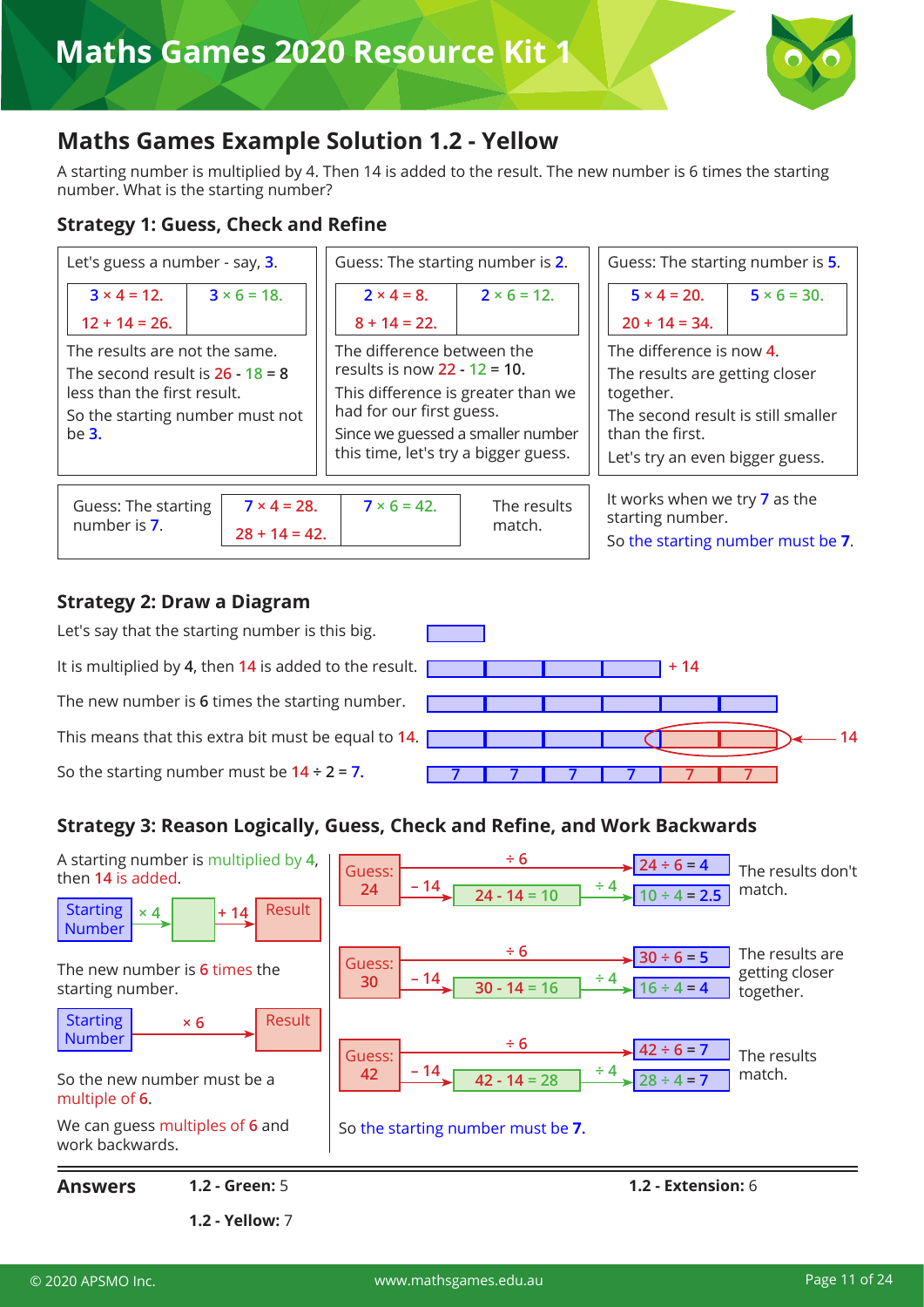

### **Example Problem 1.3 - Green**

Sally has 8 coins which add to a total value of \$1. She only has 10c coins and 20c coins. How many of each does she have?

### **Example Problem 1.3 - Yellow**

A dollar was changed into 16 coins consisting of 5c coins and 10c coins. How many coins of each value were in the change?

### **Example Problem 1.3 - Extension**

A shop owner packages marbles in boxes of two different sizes.

A small box holds 5 marbles and a large box holds 12 marbles.

If the shop owner packaged 99 marbles and used more than 10 boxes, how many boxes of each size did he use?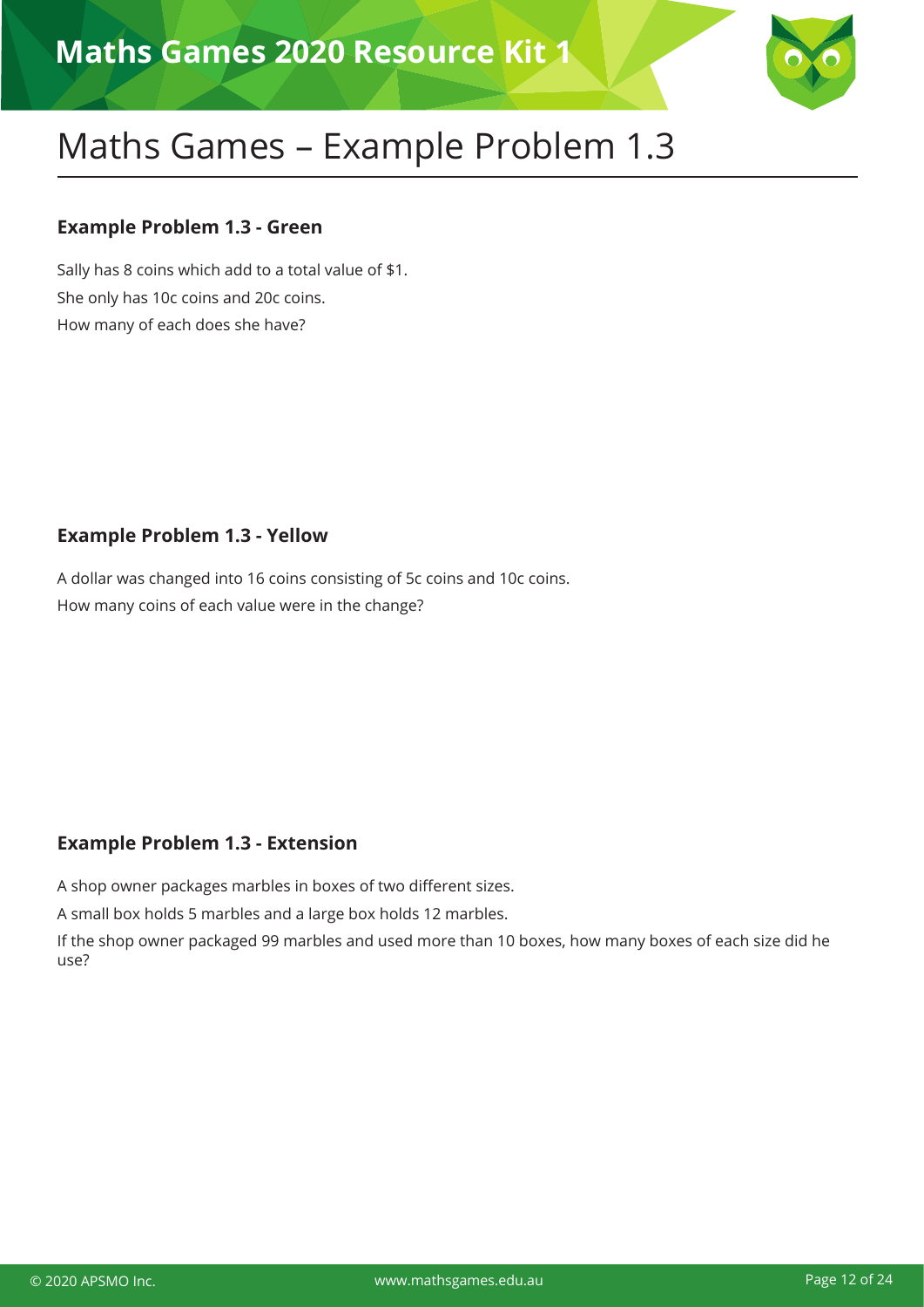

### **Maths Games Example Solution 1.3 - Yellow**

A dollar was changed into 16 coins consisting of just 5c coins and 10c coins.

How many coins of each kind were in the change?

#### **Strategy 1: Guess, Check and Refine (1)**

Let's start by guessing that there are three **5c** coins.

| So there would be<br>So there would be $$1 - 60c = 40c$ in 10c<br>$$1 - 30c = 70c$ in 10c coins.<br>coins, for a total of $40 \div 10 =$ four 10c coins. |
|----------------------------------------------------------------------------------------------------------------------------------------------------------|
|                                                                                                                                                          |
| That would mean there<br>That's $12 + 4 = 16$ coins in total.<br>are $70 \div 10 = 710c$ coins.<br>That matches the question.                            |
| That's $6 + 7 = 13$ coins in<br>So there are twelve 5c coins and four 10c<br>coins.                                                                      |
|                                                                                                                                                          |

#### **Strategy 2: Guess, Check and Refine (2), and Build a Table**

If there were three **5c** coins, there would be **16 – 3 = 13 10c** coins, for a total of **13 × 10 = \$1.30** in **10c** coins.

Clearly, that's too many **10c** coins. Let's try for more **5c** coins and fewer **10c** coins.

| l No. 5c coins           |  |  |  |  |                                                                                          |     |     |
|--------------------------|--|--|--|--|------------------------------------------------------------------------------------------|-----|-----|
| l No. 10c coins          |  |  |  |  |                                                                                          |     |     |
| <sup>I</sup> Total Value |  |  |  |  | $$1.45$   \$1.40   \$1.35   \$1.30   \$1.25   \$1.20   \$1.15   \$1.10   \$1.05   \$1.00 | 95c | 90c |

The total comes to \$1 when there are **12 5c** coins and **4 10c** coins.

#### **Strategy 3: Draw a Diagram (1)**

Let's draw **16** coins.

Each coin is worth at least **5c**. In total, that's **16 × 5c = 80c**. **<sup>5</sup> <sup>5</sup> <sup>5</sup> <sup>5</sup> <sup>5</sup> <sup>5</sup> <sup>5</sup> <sup>5</sup> <sup>5</sup> <sup>5</sup> <sup>5</sup> <sup>5</sup> <sup>5</sup> <sup>5</sup> <sup>5</sup> <sup>5</sup>**

If we change one **5c** coin to be a **10c** coin, the total increases by **5c** to **85c**. **<sup>10</sup> <sup>5</sup> <sup>5</sup> <sup>5</sup> <sup>5</sup> <sup>5</sup> <sup>5</sup> <sup>5</sup> <sup>5</sup> <sup>5</sup> <sup>5</sup> <sup>5</sup> <sup>5</sup> <sup>5</sup> <sup>5</sup> <sup>5</sup>**

Let's keep changing **5c** coins to **10c** coins until we reach **\$1** in total value. **<sup>10</sup> <sup>10</sup> <sup>10</sup> <sup>10</sup> <sup>5</sup> <sup>5</sup> <sup>5</sup> <sup>5</sup> <sup>5</sup> <sup>5</sup> <sup>5</sup> <sup>5</sup> <sup>5</sup> <sup>5</sup> <sup>5</sup> <sup>5</sup>**

We can see that there are **twelve 5c** coins and **four 10c** coins.

#### **Strategy 4: Draw a Diagram (2)**

Ten **10c** coins is worth **\$1**. **10 10 10 10 10 10 10 10 10 10** We can maintain the same value if we swap a **10c** coin for two **5c** coins. **<sup>5</sup> <sup>5</sup> <sup>10</sup> <sup>10</sup> <sup>10</sup> <sup>10</sup> <sup>10</sup> <sup>10</sup> <sup>10</sup> <sup>10</sup> <sup>10</sup>** Let's keep swapping **10c** coins for two **5c** coins until we have **16** coins. **<sup>5</sup> <sup>5</sup> <sup>5</sup> <sup>5</sup> <sup>5</sup> <sup>5</sup> <sup>5</sup> <sup>5</sup> <sup>5</sup> <sup>5</sup> <sup>5</sup> <sup>5</sup> <sup>10</sup> <sup>10</sup> <sup>10</sup> <sup>10</sup>**

With **16** coins, there must be **twelve 5c** coins and **four 10c** coins.

| <b>Answers</b> | <b>1.3 - Green:</b> 6 10c coins, 2 20c coins  | 1.3 - Extension:       |  |  |
|----------------|-----------------------------------------------|------------------------|--|--|
|                |                                               | $15 \times 5$ marbles, |  |  |
|                | <b>1.3 - Yellow:</b> 12 5c coins, 4 10c coins | $2 \times 12$ marbles  |  |  |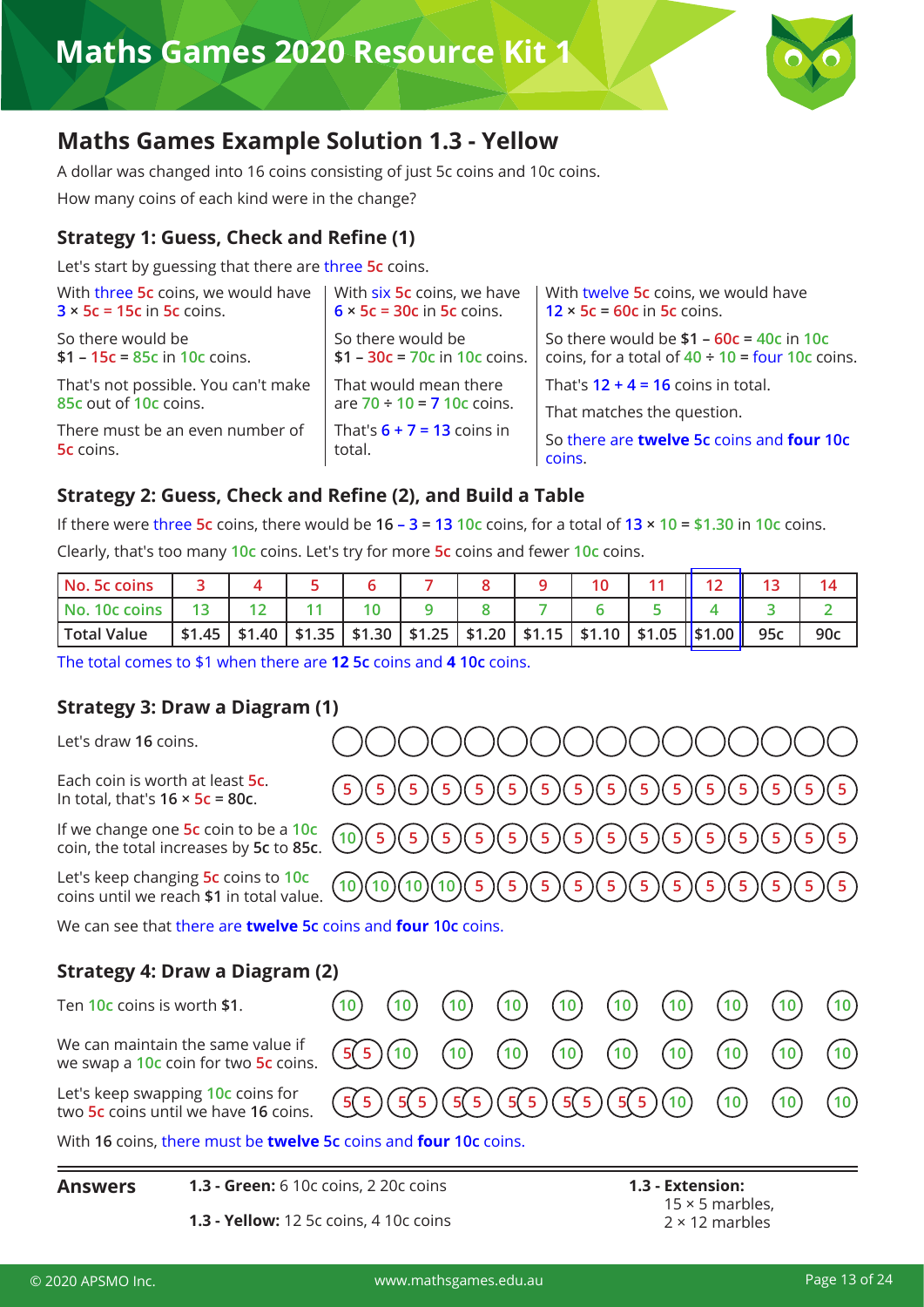

#### **Example Problem 1.4 - Green**

In a group of 20 high school students, there are:

- 6 students in the French class, and
- 6 students in the Japanese class.

Two of the students attend both classes.

How many students in the group are not in either the French class or the Japanese class?

#### **Example Problem 1.4 - Yellow**

In a group of 30 high school students, there are:

- 8 students in the French class, and
- 12 students in the Japanese class.

Three of the students attend both classes.

How many students in the group are not in either the French class or the Japanese class?

#### **Example Problem 1.4 - Extension**

There are 12 students in Mr Lee's class.

Today, seven of them brought a sandwich for lunch.

Eight of them brought fruit for recess.

Two of them didn't bring either a sandwich or fruit today.

How many of Mr Lee's students brought both a sandwich and fruit?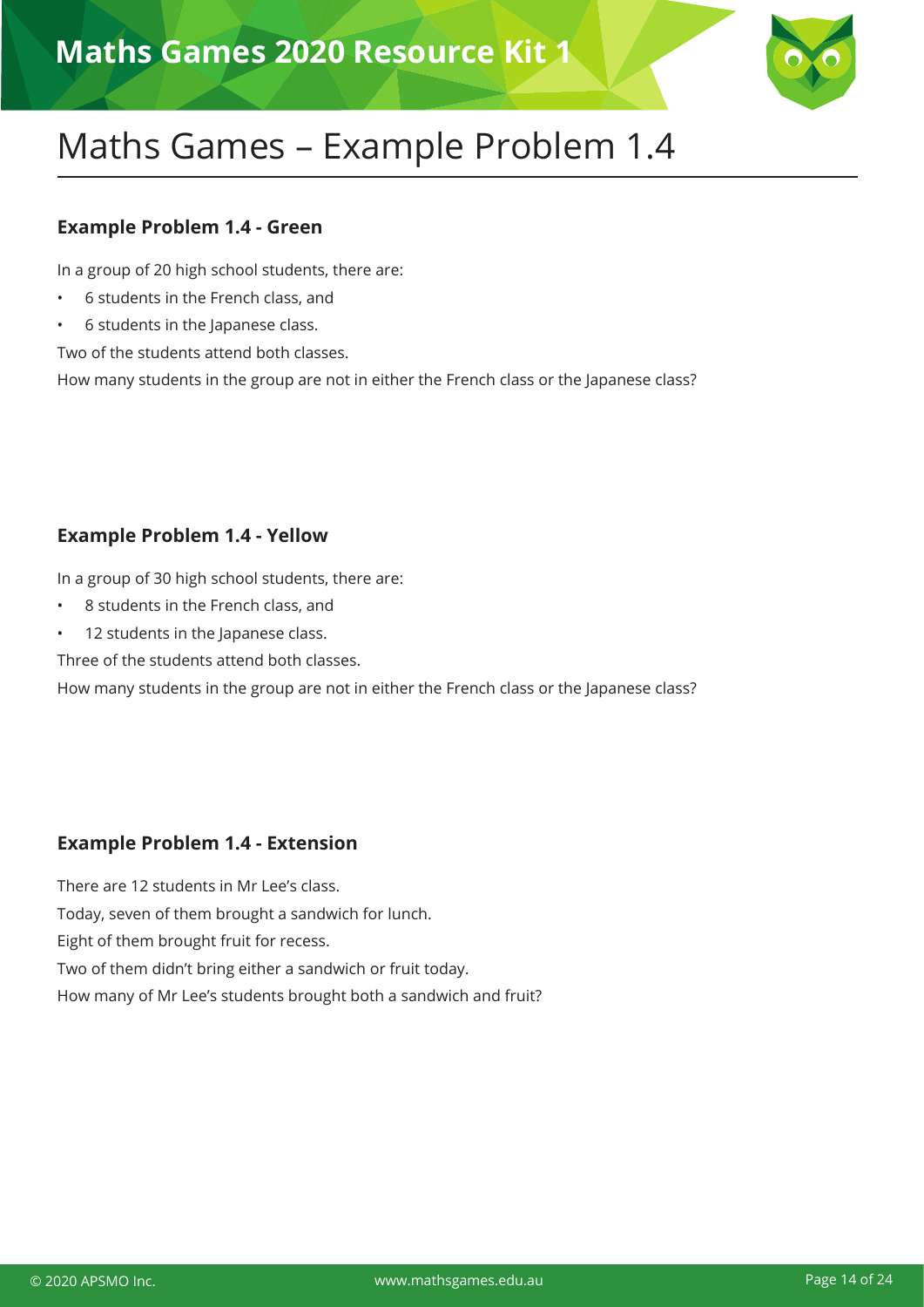

### **Maths Games Example Solution 1.4 - Yellow**

In a group of 30 high school students, there are:

- 8 students in the French class, and
- 12 students in the Japanese class.

Three of the students attend both classes.

How many students of the group are in neither the French nor the Japanese class?

#### **Strategy 1: Draw a Diagram (1)**



We can see that there are **13** students who are in neither the French class nor the Japanese class.

#### **Strategy 2: Draw a Diagram (2)**

We can draw this scenario as a Venn diagram.

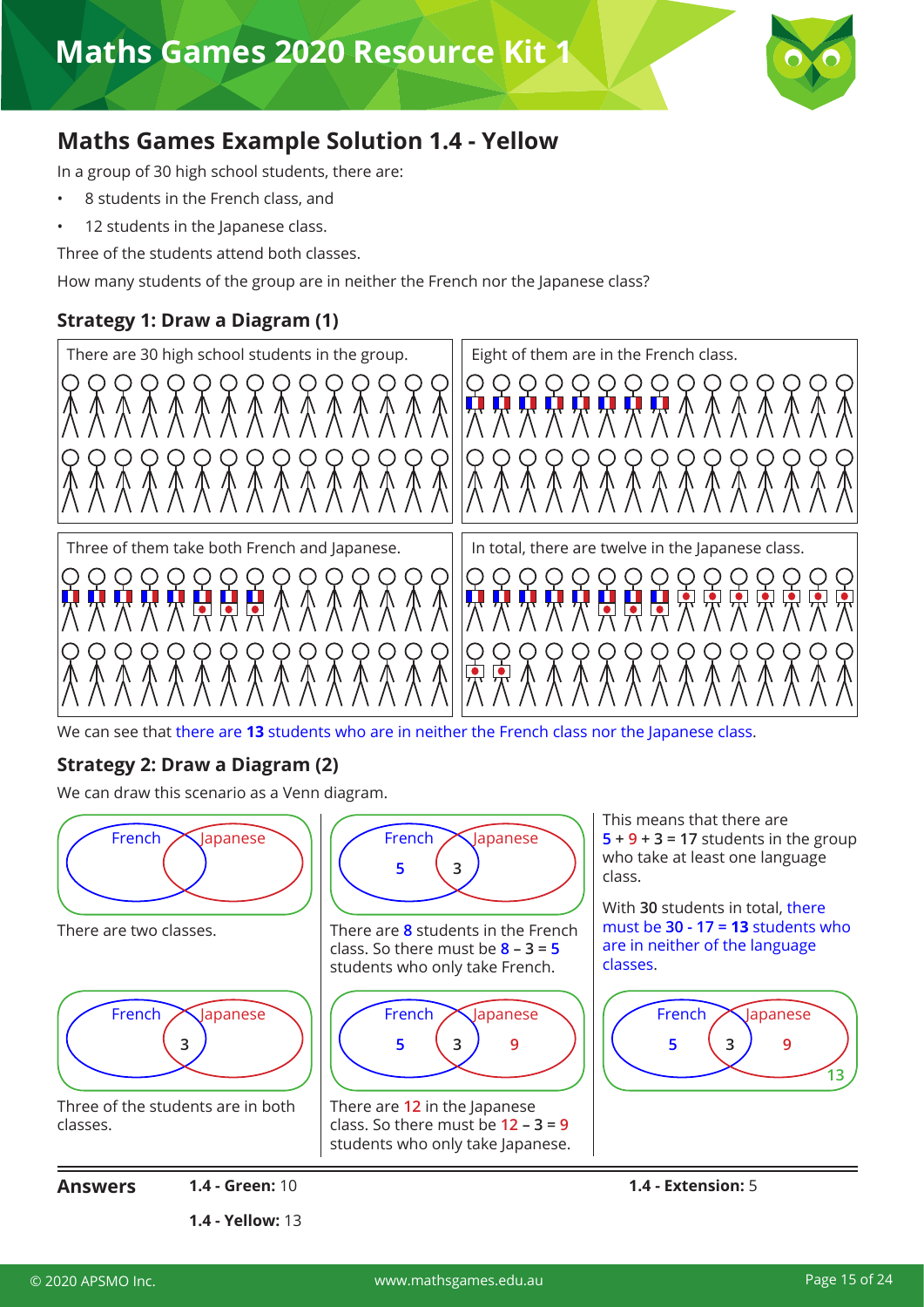

#### **Example Problem 1.5 - Green**

There are 4 piles each containing a different number of counters. Each pile contains at least one counter. What is the least possible total number of counters in the 4 piles?

#### **Example Problem 1.5 - Yellow**

There are 6 piles each containing a different number of counters. Each pile contains at least one counter. What is the least possible total number of counters in the 6 piles?

#### **Example Problem 1.5 - Extension**

A total of fifteen 5c coins are put into four piles so that each pile has a different number of coins. What is the smallest possible number of coins that could be in the largest pile?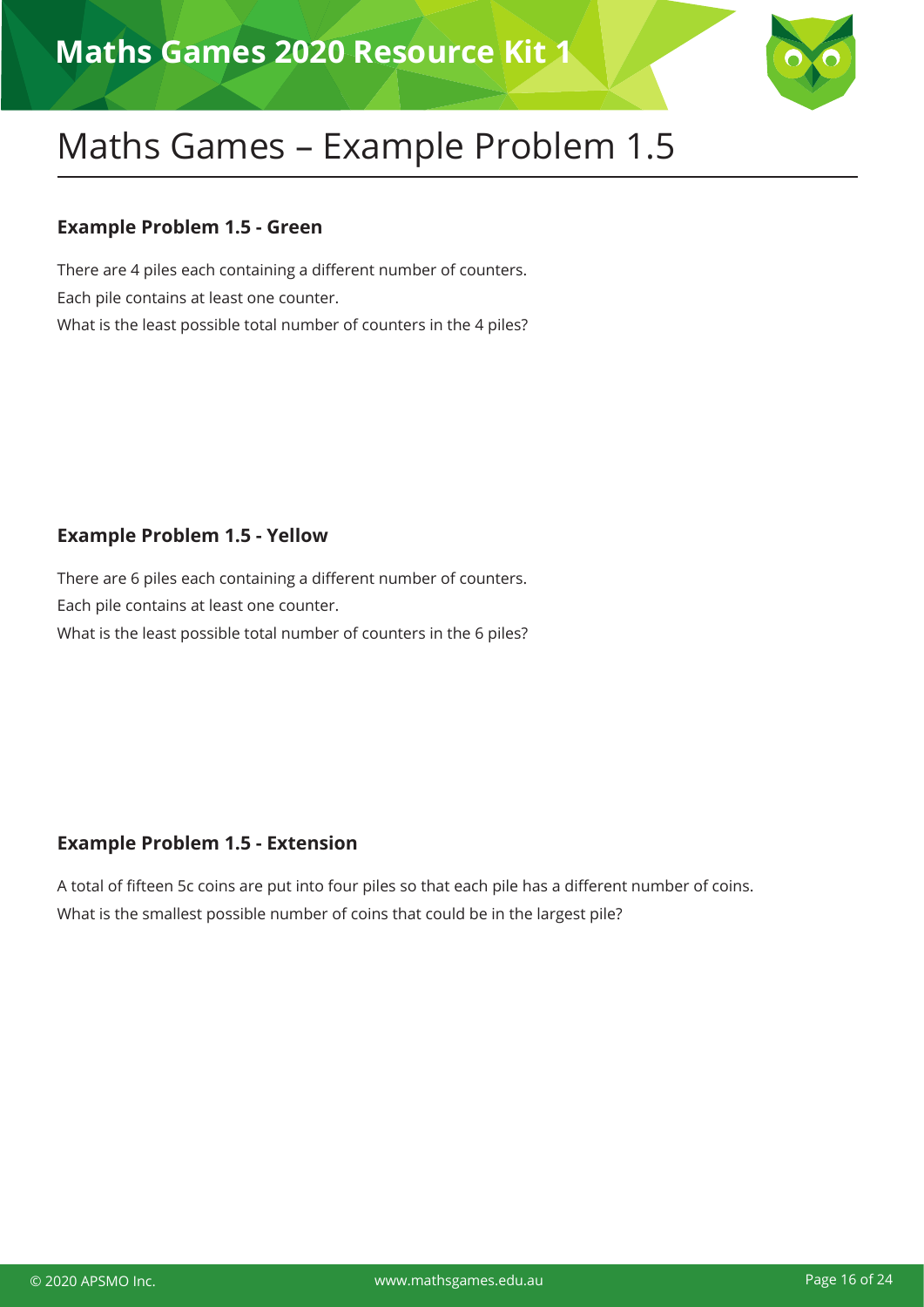

### **Maths Games Example Solution 1.5 - Yellow**

Each of 6 piles contains a different number of counters.

Each pile contains at least one counter.

What is the least possible total number of counters in the 6 piles?

#### **Strategy: Draw a Diagram**

Let's make six boxes, one for each pile.



Each pile contains at least one counter.



Each pile contains a different number of counters.

Since we want the least possible total, we won't put on any more than we have to, to make them all different.



To find the total, we need to add them all together: **1 + 2 + 3 + 4 + 5 + 6**.

#### **Method 1**

We can just add them in order:

| $1 + 2 = 3$   |  |
|---------------|--|
| $3 + 3 = 6$   |  |
| $6 + 4 = 10$  |  |
| $10 + 5 = 15$ |  |
| $15 + 6 = 21$ |  |
|               |  |

#### **Method 2**

We can group the numbers into **10**s to make them easier to add:

$$
1 + 2 + 3 + 4 + 5 + 6
$$
  
1 + 2 + 3 + 4 + 5 + 6  

$$
4 + 6 = 10
$$
  
The total is 1 + 10 + 10 = 21.

#### **Method 3**

We can group the numbers into equal-sized groups:



Therefore, the least possible total number of counters is **21**.

| <b>Answers</b> | <b>1.5 - Green:</b> 10  | <b>1.5 - Extension:</b> $6$ |
|----------------|-------------------------|-----------------------------|
|                | <b>1.5 - Yellow: 21</b> |                             |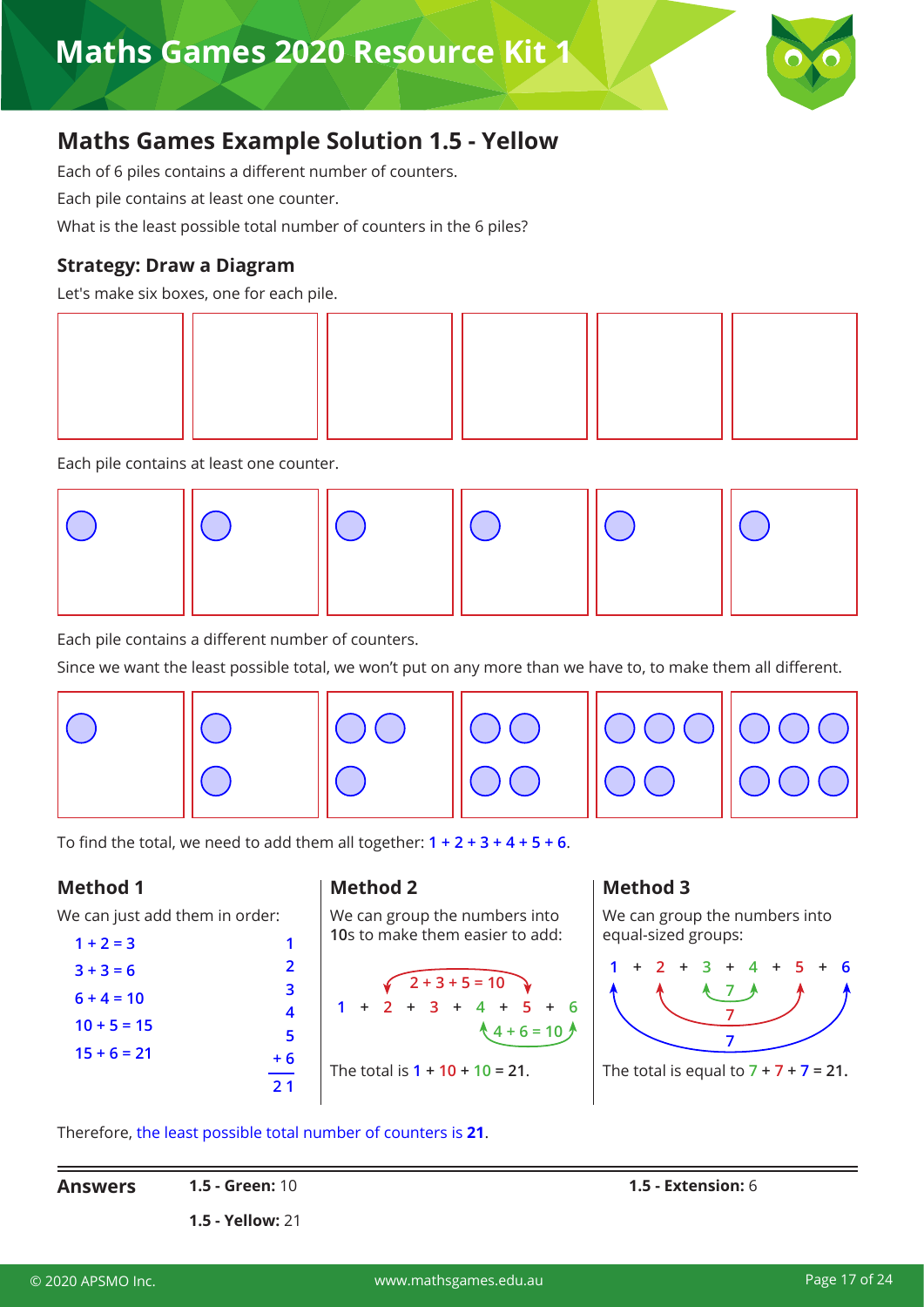

#### **Example Problem 1.6 - Green**

On a standard circular 12-hour clock, the numerals 12 and 6 are opposite each other. On the planet Bahor, they use a circular eight-hour clock with the numerals 1 to 8 equally spaced. What pair of opposite numerals on a Bahorian clock has a sum of 10?

#### **Example Problem 1.6 - Yellow**

On a standard circular 12-hour clock, the numerals 12 and 6 are opposite each other. On the planet Bajor, they use a circular ten-hour clock with the numerals 1 to 10 equally spaced. What pair of opposite numerals on a Bajorian clock has a sum of 11?

#### **Example Problem 1.6 - Extension**

Adam, Bree, Chloe, Duncan, Elena and Fahim are holding hands in a circle, facing the centre. Adam is opposite Bree. Duncan is holding Bree's left hand. Elena is holding hands with both Adam and Fahim. Who is holding Chloe's left hand?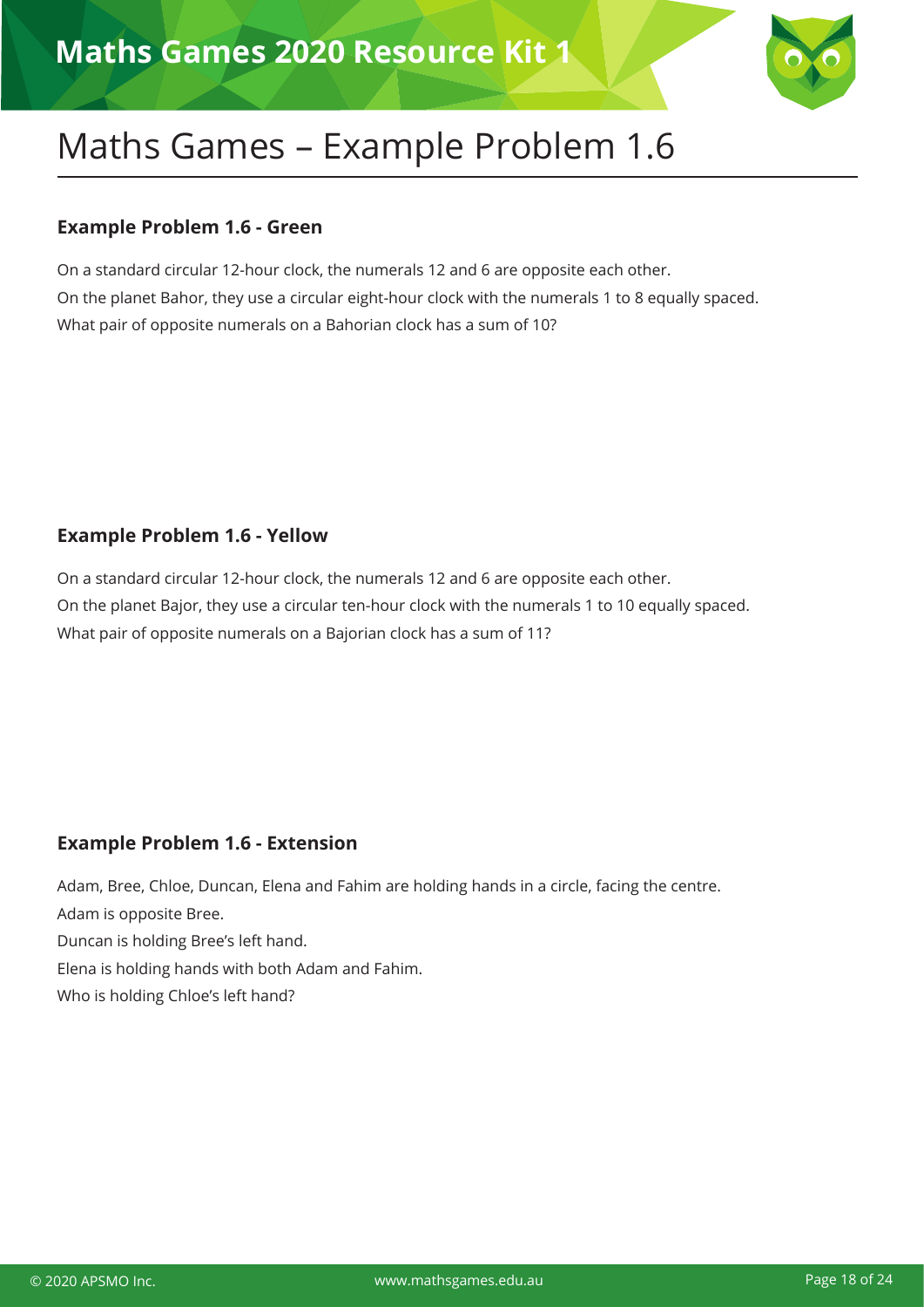

### **Maths Games Example Problem 1.6 - Solution**

On a standard circular 12-hour clock, the numerals 12 and 6 are opposite each other. On the planet Bajor, they use a circular ten-hour clock with the numerals 1 to 10 equally spaced. What pair of opposite numerals on a Bajorian clock has a sum of 11?

#### **Strategy 1: Draw a Diagram**

This is a standard circular 12-hour clock.

The numerals 12 and 6 are opposite each other.



We need to divide the Bajorian clock face into equal sectors.

Since **10 = 2 × 5**, let's begin by dividing the clock face into **2** equal parts (halves).

We now need to divide each half into five sectors.

We can think of each of these portions as being a bit smaller than oneeighth.

We can now fill in the numbers from 1 to 10, equally spaced around the clock face.



 is opposite **5**. **10 + 5 = 15**. is opposite **6**.  $1 + 6 = 7$  $2 + 7 = 9$ .  $3 + 8 = 11$ . 

So **3 and 8** have a sum of **11**.

#### **Strategy 2: Reason Logically, then Guess, Check and Refine**

With **10** numerals equally spaced, the difference between each pair of opposite numerals will be **10 ÷ 2 = 5**. Let's use this idea to work out the pairs of opposite numerals.

| <b>Numeral</b>             |             |             |              |              |               |
|----------------------------|-------------|-------------|--------------|--------------|---------------|
| <b>Opposite Numeral</b>    | $1 + 5 = 6$ | $2 + 5 = 7$ | $3 + 5 = 8$  | $4 + 5 = 9$  | $5 + 5 = 10$  |
| <b>Sum of Numeral Pair</b> | $1 + 6 = 7$ | $2 + 7 = 9$ | $3 + 8 = 11$ | $4 + 9 = 13$ | $5 + 10 = 15$ |

So the pair of opposite numerals with a sum of **11** is **3 and 8**.

**Answers**

**1.6 - Green:** 3 and 7 **1.6 - Extension:** Adam

**1.6 - Yellow:** 3 and 8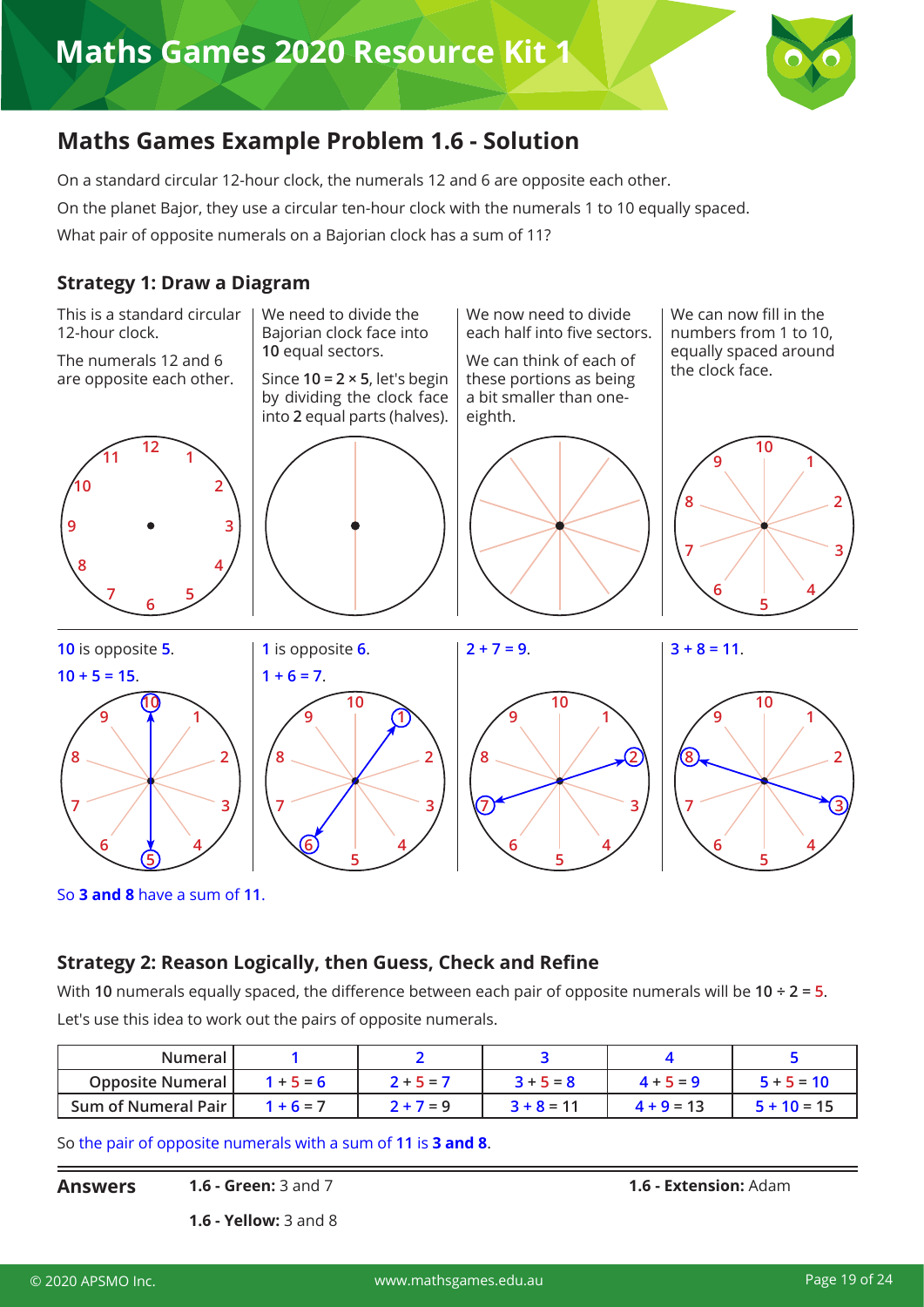

#### **Example Problem 1.7 - Green**

Sean has a patch of clover growing in his garden. Some of the stems have 4 leaflets. All of the other stems have just 3 leaflets. There are 6 stems and 20 leaflets. How many of the stems have 4 leaflets?



#### **Example Problem 1.7 - Yellow**

Sean has a patch of clover growing in his garden. Some of the stems have 4 leaflets. All of the other stems have just 3 leaflets. There are 12 stems and 40 leaflets. How many of the stems have 4 leaflets?



#### **Example Problem 1.7 - Extension**

The owner of a bicycle store had some bicycles (two-wheelers) and tricycles (three-wheelers) on display. Each cycle had two pedals.

The total number of pedals on the cycles was 50.

The total number of wheels on the cycles was 64.

How many tricycles were on display?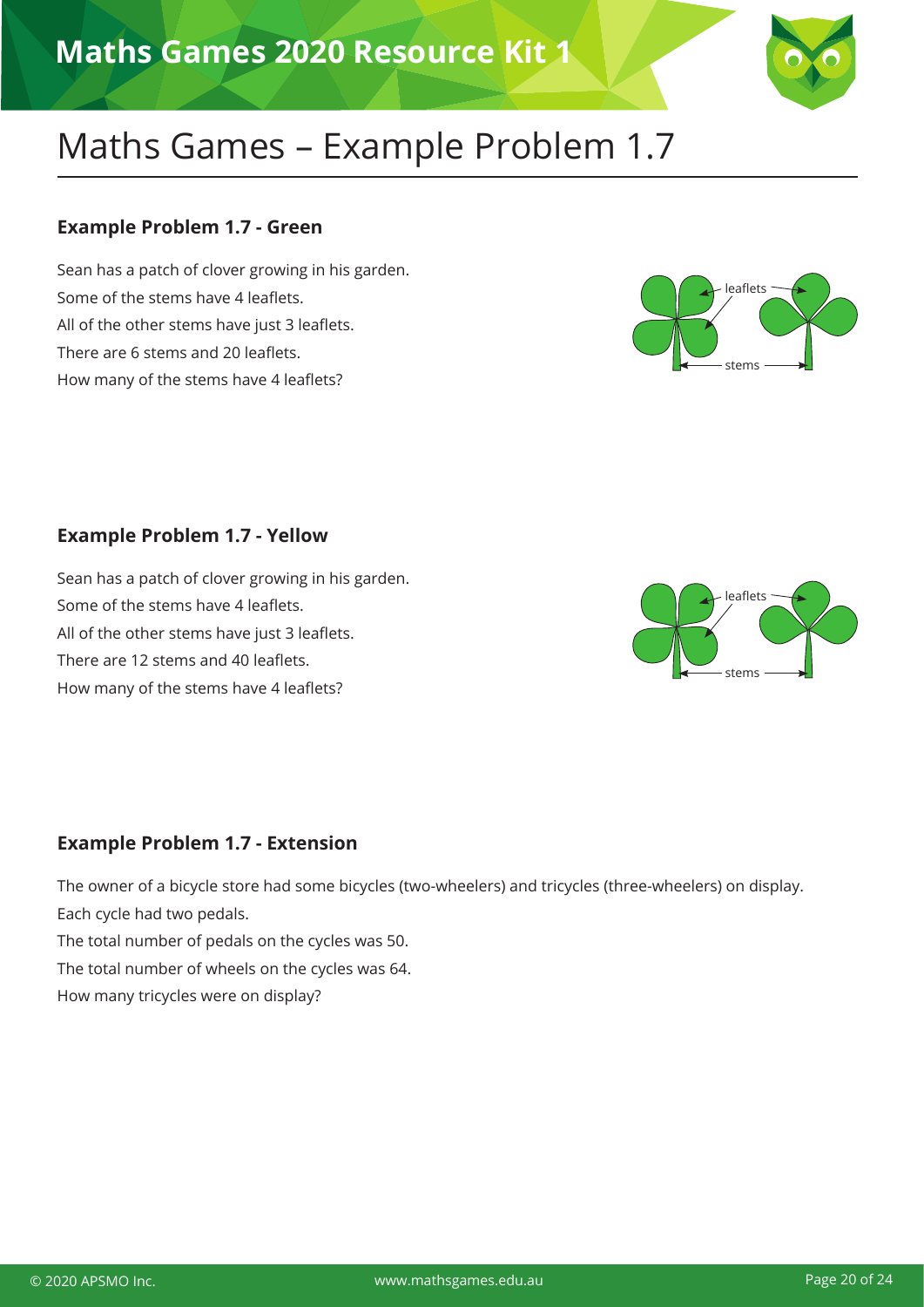

### **Maths Games Example Solution 1.7 - Yellow**

Sean has a patch of clover growing in his garden. Some of the stems have 4 leaflets. All of the other stems have just 3 leaflets. There are 12 stems and 40 leaflets. How many of the stems have 4 leaflets?

#### **Strategy 1: Guess, Check and Refine**





**Answers**

**1.7 - Yellow:** 4

**1.7 - Green:** 2 **1.7 - Extension:** 14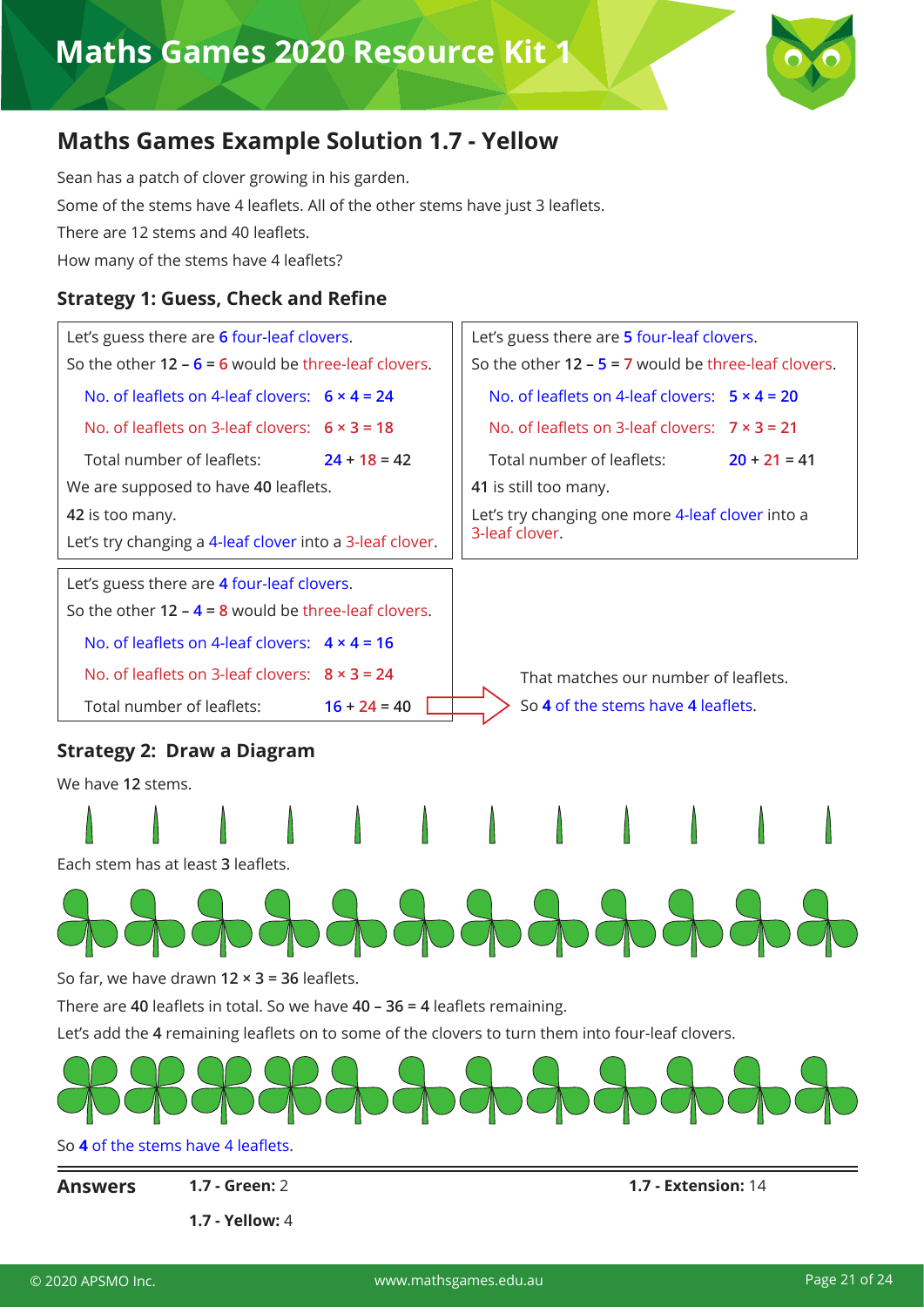

#### **Example Problem 1.8 - Green**

I am building a 10-metre-long wire fence along one side of a straight road. The wires will be attached to posts, which are set into the ground at 1 metre intervals. To begin with there are no posts along this stretch of road. How many posts do I need to construct this fence?

#### **Example Problem 1.8 - Yellow**

I am building a 50-metre-long wire fence along one side of a straight road. The wires will be attached to posts, which are set into the ground at 5 metre intervals. To begin with there are no posts along this stretch of road. How many posts do I need to construct this fence?

#### **Example Problem 1.8 - Extension**

Kim stands in a line of people. She is the 25th person counting from the front of the line. She is the 12th person counting from the rear of the line. How many people are in the line?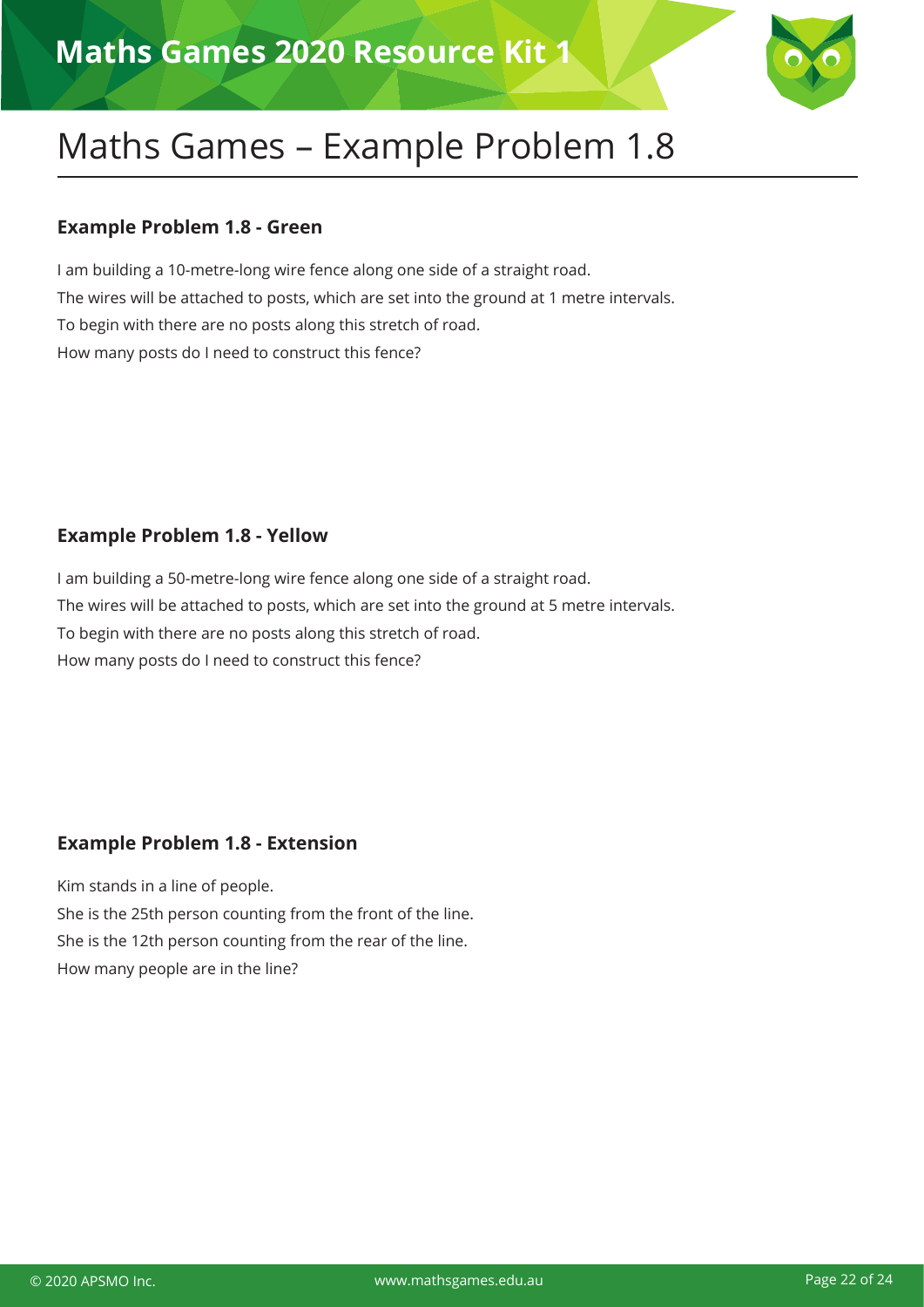

### **Maths Games Example Solution 1.8 - Yellow**

I am building a 50-metre-long wire fence along one side of a straight road.

The wires will be attached to posts, which are set into the ground at 5 metre intervals.

To begin with there are no posts along this stretch of road.

How many posts do I need to construct this fence?

#### **Strategy 1: Draw a Diagram**

Let's draw a picture of the fence.

| The fence is 50 metres long.            | $-50m$ —— |
|-----------------------------------------|-----------|
| It will need a post to hold up one end, | $-50m -$  |
| and then there's a post every 5 metres. | $-50m$ —  |

So **11** posts are needed to construct the fence.

#### **Strategy 2: Solve a Simpler Related Problem, and Find a Pattern**

| Suppose the fence was only 5 metres long.                                                                                                                                                               | If the fence was 10 metres long,                                                                                                                                   |  |  |  |  |  |  |
|---------------------------------------------------------------------------------------------------------------------------------------------------------------------------------------------------------|--------------------------------------------------------------------------------------------------------------------------------------------------------------------|--|--|--|--|--|--|
| $-5m-$                                                                                                                                                                                                  | $-5m + 5m +$                                                                                                                                                       |  |  |  |  |  |  |
|                                                                                                                                                                                                         |                                                                                                                                                                    |  |  |  |  |  |  |
| Then 2 posts will be needed to construct the fence.                                                                                                                                                     | 3 posts will be needed to construct the fence.                                                                                                                     |  |  |  |  |  |  |
| Length of fence<br>5                                                                                                                                                                                    | Length of fence<br>5<br>10                                                                                                                                         |  |  |  |  |  |  |
| $\overline{2}$<br>No. of posts                                                                                                                                                                          | 3<br>No. of posts<br>$\overline{2}$                                                                                                                                |  |  |  |  |  |  |
|                                                                                                                                                                                                         |                                                                                                                                                                    |  |  |  |  |  |  |
| To turn the 5 metre fence into a 10 metre fence,<br>$F5m-$<br>$-5m-1$<br>we added 5 metres of wire and<br>1 post, for a total of 3 posts.                                                               | To make the fence another 5 metres longer,<br>we need to add another<br>$\sqrt{5m}$<br>⊢5m––5m–<br>5 metres of wire and<br>1 more post, for a total of<br>4 posts. |  |  |  |  |  |  |
| If we think of each section of fence as though it includes 5 metres of wire and 1 post, then we can build the<br>whole fence by putting down one post, and then adding sections to make it long enough. |                                                                                                                                                                    |  |  |  |  |  |  |
| $-5m1$<br>$F$ 5m $\rightarrow$<br>$-5m$<br>$F$ 5m-<br>$-5m1$<br>$-5m1$<br>$-5m-$<br>$-5m-$<br>$-5m -$<br>-5 m⊣                                                                                          |                                                                                                                                                                    |  |  |  |  |  |  |
| For a 50 metre fence, we'll need $50 \div 5 = 10$ sections, with one post in each section.                                                                                                              |                                                                                                                                                                    |  |  |  |  |  |  |

So there will need to be **1 + 10 = 11** posts.

**1.8 - Yellow:** 11